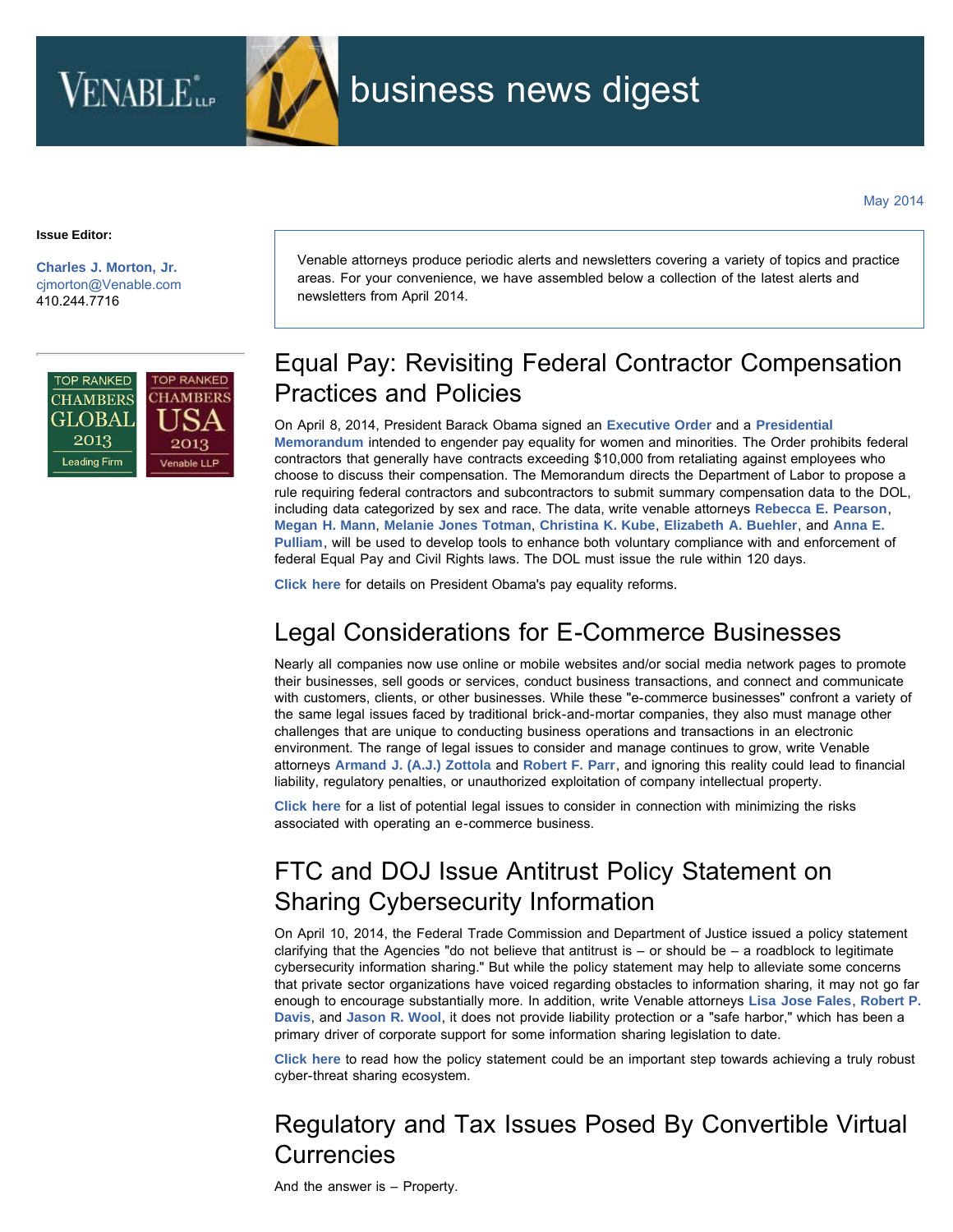Not surprisingly, the question is how Convertible Virtual Currencies (CVCs) such as Bitcoin should be classified for tax purposes. Given the treatment of CVCs by the Financial Crimes Enforcement Network in **[FIN-2013-G001](http://fincen.gov/statutes_regs/guidance/html/FIN-2013-G001.html)**, it is not surprising, write Venable attorneys **[Charles K. Kolstad](http://www.venable.com/charles-k-kolstad)** and **[D. E. Wilson, Jr.](http://www.venable.com/D-E-Wilson)**, that the Internal Revenue Service also concluded that CVCs constitute property in the recently released **[IRS Notice 2014-21](http://www.irs.gov/pub/irs-drop/n-14-21.pdf?utm_source=3.31.2014+Tax+Alert&utm_campaign=3.31.14+Tax+Alert&utm_medium=email)**.

**[Click here](http://www.venable.com/regulatory-and-tax-issues-posed-by-convertible-virtual-currencies-04-04-2014/)** for details on how the implications of this on U.S. users of CVCs are immediate and potentially very expensive.

#### The Second Circuit Clarifies the Presumption against Extraterritoriality in *European Community v. RJR Nabisco, Inc.*

On April 23, 2014, the Second Circuit issued an opinion that could be straight from a modern international-spy novel, write Venable attorneys **[Matthew T. McLaughlin](http://www.venable.com/matthew-t-mclaughlin)** and **[David N. Cinotti](http://www.venable.com/David-N-Cinotti)**. *European Community v. RJR Nabisco, Inc.* involves Colombian and Russian cartels, drug smuggling and money laundering, and a suit by the European Community against U.S. tobacco companies under the federal RICO statute.

**[Click here](http://www.venable.com/the-second-circuit-clarifies-the-presumption-against-extraterritoriality-in-european-community-v-rjr-nabisco-inc-04-30-2014/)** to read how the Second Circuit applied and clarified the presumption against extraterritoriality of U.S. statutes in the context of a complex conspiracy to allegedly turn drug proceeds into profits for cigarette makers.

#### Clean Water Act Jurisdiction Proposed Rule Released: Would Expand Federal Jurisdiction over Streams and **Wetlands**

After several years of false starts, the Environmental Protection Agency and U.S. Army Corps of Engineers have released their proposed rule, **[Definition of 'Waters of the United States' Under the](http://www2.epa.gov/sites/production/files/2014-03/documents/wus_proposed_rule_20140325_prepublication.pdf) [Clean Water Act](http://www2.epa.gov/sites/production/files/2014-03/documents/wus_proposed_rule_20140325_prepublication.pdf)**, which identifies the waters that are jurisdictional under the federal Clean Water Act. This proposed rule would codify the Administration's view that CWA jurisdiction is broad and expansive. The proposal, writes Venable attorney **[Margaret N. Strand](http://www.venable.com/margaret-n-strand)**, has unleashed a flurry of action, both criticizing and supporting the rule, which shows no sign of abating.

**[Click here](http://www.venable.com/clean-water-act-jurisdiction-proposed-rule-released-would-expand-federal-jurisdiction-over-streams-and-wetlands-04-03-2014/)** for a summary of the key points of the proposal.

#### New DOI Strategy for Mitigation Offers Some Promise and Many Unanswered Questions

On April 10, 2014, Secretary of the Interior Sally Jewell released the Department of the Interior's new strategy to implement mitigation policies and practices that will more effectively encourage infrastructure development while protecting natural and cultural resources. Venable attorneys **[Margaret N. Strand](http://www.venable.com/margaret-n-strand)**, **[Kathryn Kusske Floyd](http://www.venable.com/Kathryn-K-Floyd)**, **[Gregory S. Braker](http://www.venable.com/Gregory-S-Braker)**, **[Thomas M. Lingan](http://www.venable.com/thomas-m-lingan)**, **[Amy J. McMaster](http://www.venable.com/Amy-J-McMaster)**, **[Jay C. Johnson](http://www.venable.com/Jay-C-Johnson)**, **[Allison D. Foley](http://www.venable.com/Allison-D-Foley)**, **[Margaret K. Kuhn](http://www.venable.com/Margaret-K-Kuhn)**, and **[Laura E. Boorman](http://www.venable.com/Laura-E-Boorman)** write that DOI's overarching goal is to identify high-value resources and conservation priorities on a regional basis so that developers can plan projects more effectively from the outset.

**[Click here](http://www.venable.com/new-doi-strategy-for-mitigation-offers-some-promise-and-many-unanswered-questions-04-25-2014/)** to continue reading.

#### Upcoming Events

**SEC's OCIE Exam Issue for Middle-Market Private Equity Funds - ACG Webinar** Wednesday, May 7, 2014 | 2:00 p.m. - 3:00 p.m. ET

The Association for Corporate Growth is offering a unique opportunity for middle-market private equity fund professionals to interact with top members of the Securities and Exchange Commission's Office of Compliance Investigation and Examinations (OCIE) - the division responsible for conducting examinations of private equity funds.

**[Click here for more information and to register.](https://www4.gotomeeting.com/register/612363759)**

#### **What's Ahead for 2015: Preparing Your Group Health Plan for the Employer Mandate**